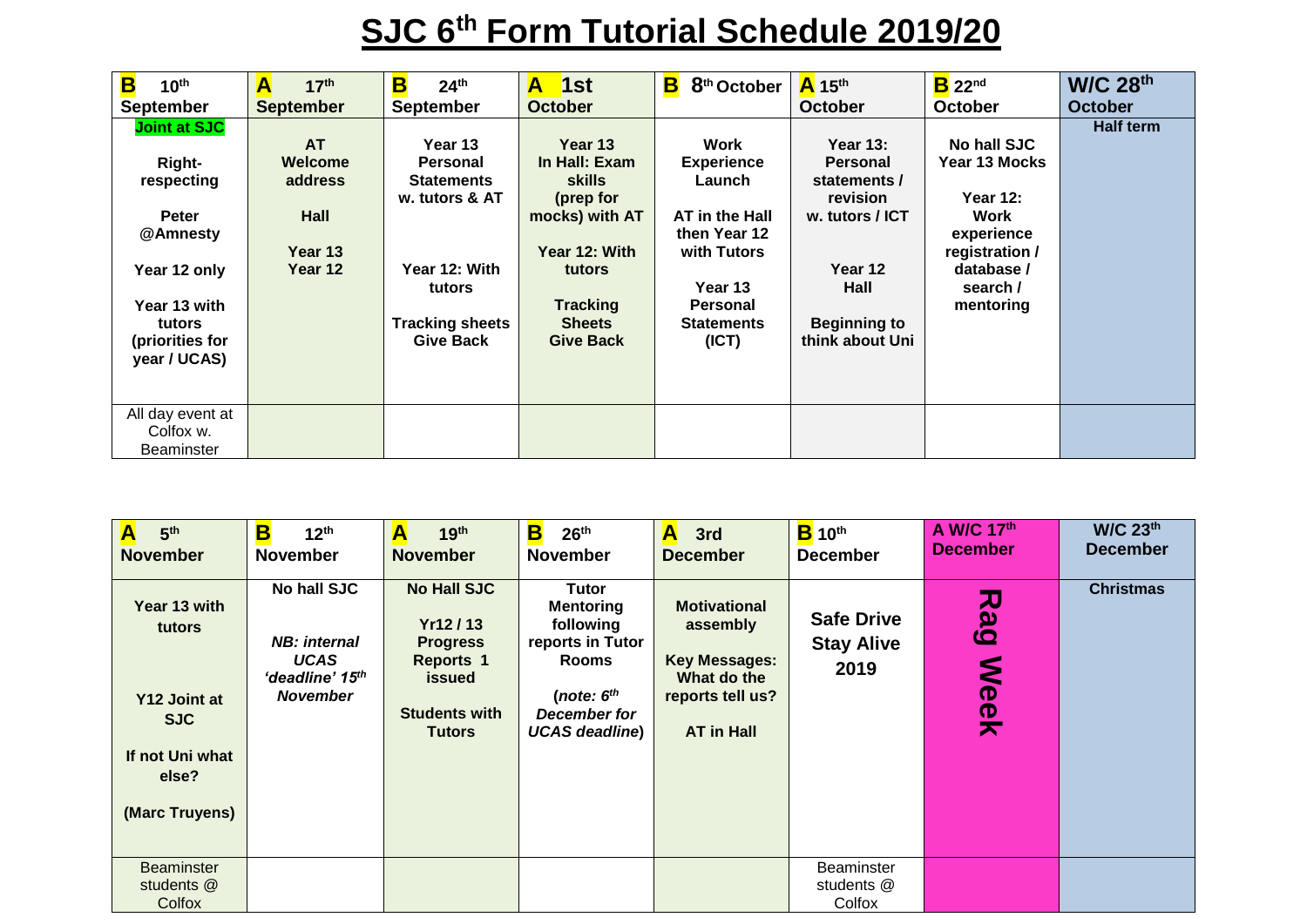## **SJC 6th Form Tutorial Schedule 2019/20**

| $W/C$ 30st<br><b>December</b><br><b>Christmas</b> | B <sup>7th</sup> January<br><b>Financial</b><br><b>Education</b><br>Yr 12 with AT in<br>the Hall<br>Year 13 final<br><b>UCAS push</b> | $A$ 14 <sup>th</sup><br><b>January</b><br>(actual UCAS deadline)<br>How to write a<br><b>brilliant</b><br>academic essay<br>AT in the hall | $B_{21}$ st<br>January<br><b>Joint</b><br><b>Apprenticeships</b><br>Year 12 (and<br>non-uni Year<br>$13)$ :<br><b>Apprenticeships</b><br><b>Marc Truyens</b><br>Year 13: Victim<br>Support @ | A 28th<br><b>January</b><br><b>Revision Skills</b><br>AT in the Hall | $B$ 4 <sup>th</sup><br><b>February</b><br>Wellbeing<br><b>Year 12 and 13</b> | A 11th<br><b>February</b><br>Year 13<br><b>Full Reports</b><br><b>Issued</b><br><b>With tutors</b><br><b>Yr 13 Tutor</b><br><b>Mentoring</b><br>Year 12<br>With tutors, ICT<br>work | <b>W/C 17th</b><br><b>February</b><br><b>HALF TERM</b><br><b>NYC2020!</b> |
|---------------------------------------------------|---------------------------------------------------------------------------------------------------------------------------------------|--------------------------------------------------------------------------------------------------------------------------------------------|----------------------------------------------------------------------------------------------------------------------------------------------------------------------------------------------|----------------------------------------------------------------------|------------------------------------------------------------------------------|-------------------------------------------------------------------------------------------------------------------------------------------------------------------------------------|---------------------------------------------------------------------------|
|                                                   |                                                                                                                                       |                                                                                                                                            | <b>Beaminster</b>                                                                                                                                                                            |                                                                      |                                                                              | experience                                                                                                                                                                          |                                                                           |
|                                                   |                                                                                                                                       |                                                                                                                                            | Yr 12 Beam @ Clfx<br>Yr 13 Clfx @ Beam                                                                                                                                                       |                                                                      | Colfox students @<br><b>Beaminster</b>                                       |                                                                                                                                                                                     |                                                                           |

| B<br>25 <sup>TH</sup><br><b>February</b>                                                      | A<br>3 <sup>rd</sup><br><b>March</b>                                                           | B<br>10 <sup>th</sup><br><b>March</b>                                              | 17 <sup>th</sup><br>A<br><b>March</b>              | $\overline{\mathbf{B}}$<br>24 <sup>th</sup> March                                                                                       | A 31 <sup>st</sup> March                                                     | W/C 6 <sup>th</sup> April | W/C 13th April |
|-----------------------------------------------------------------------------------------------|------------------------------------------------------------------------------------------------|------------------------------------------------------------------------------------|----------------------------------------------------|-----------------------------------------------------------------------------------------------------------------------------------------|------------------------------------------------------------------------------|---------------------------|----------------|
| <b>NO SJC HALL</b><br><b>Yr13 Mocks II</b><br>Year 12 Study<br><b>Skills</b><br>(with tutors) | <b>NO SJC HALL</b><br><b>With tutors</b><br><b>Content TBC</b><br>Democracy?<br><b>Rights?</b> | Joint<br><b>University</b><br><b>Finance</b><br><b>Hall</b><br><b>Years 12, 13</b> | Year 12<br>Year 13<br>In Hall<br><b>AT Address</b> | Year 13<br><b>Progress</b><br><b>Reports</b><br><b>Mentoring With</b><br>tutors<br>Year 12 in ICT:<br>work<br>experience /<br>mentoring | <b>NO SJC HALL</b><br>Year 12 Mock<br><b>Exams</b><br>Year 13 with<br>tutors |                           | <b>EASTER</b>  |
|                                                                                               |                                                                                                | Beaminster<br>students @ Colfox                                                    |                                                    | <b>UCAS Fair? Date</b><br>TBC.                                                                                                          | <b>UCAS Fair? Date</b><br>TBC.                                               |                           |                |